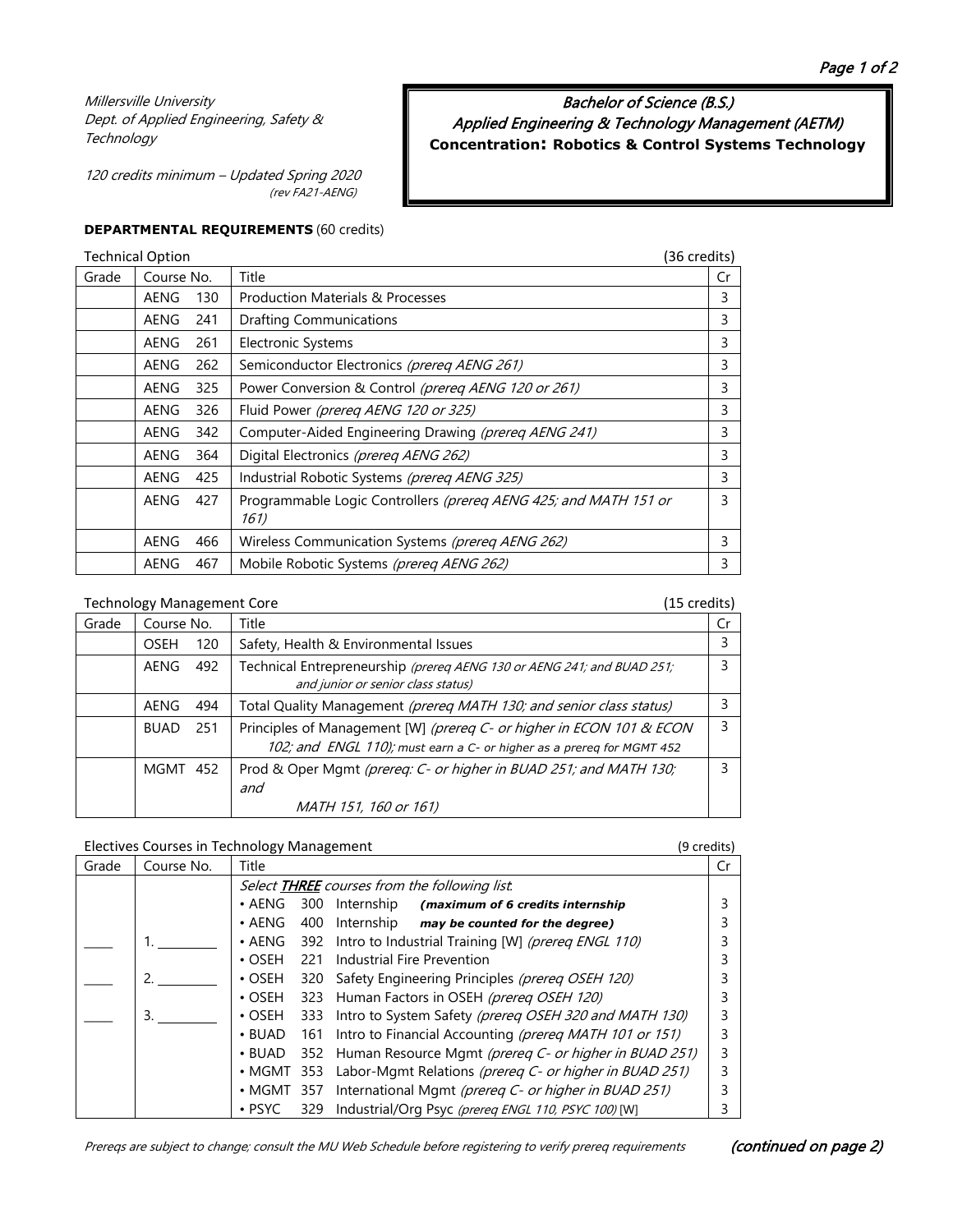| - -<br>: Organizations<br>. Complex '<br>νησΙς<br>Ωt<br>וחו־<br>ാറല<br>しつし |  |  |
|----------------------------------------------------------------------------|--|--|
|----------------------------------------------------------------------------|--|--|

# **REQUIRED RELATED COURSES** (19-21 credits)

|       | Required Related - Math | (Fulfills the Gen Ed Math Requirement plus one course in G2)                                                                                                                            |        |
|-------|-------------------------|-----------------------------------------------------------------------------------------------------------------------------------------------------------------------------------------|--------|
| Grade | Course No.              | Title                                                                                                                                                                                   | Cr     |
|       | MATH 130                | Elements of Statistics (prereq: See Web Schedule or Undergrad Catalog)                                                                                                                  |        |
|       | MATH                    | Select ONE from.<br>Calc for Mgmt, Life (prereg C- or higher in MATH 101 or MPT 151)<br>$\cdot$ MATH 151<br>$\cdot$ MATH 161<br>Calculus I (prereq C- or higher in MATH 160 or MPT 161) | 4<br>4 |

# Required Related – Science (Fulfills two G2 courses)

| Grade | Course No. | Title                                                                   | Cr | Must complete of  |
|-------|------------|-------------------------------------------------------------------------|----|-------------------|
|       |            | Select TWO from.                                                        |    | science course wi |
|       |            | • CHEM 101 Chem! Better Things                                          |    | $1$ sh component  |
|       |            | • CHEM 103 General, Organic, Biochem I                                  |    |                   |
|       |            | • CHEM 104 General, Organic, Biochem II                                 |    |                   |
|       |            | • PHYS 103 Elements of Physics   Can receive credit for either          | 4  |                   |
|       |            | 104 Applied Physics - PHYS 103 or 104, but not for both<br>$\cdot$ PHYS | 4  |                   |
|       |            | 131 Physics I<br>$\cdot$ PHYS                                           | 4  |                   |
|       |            | 132 Physics II<br>$\cdot$ PHYS                                          | 4  |                   |

## Required Related – Economics (Fulfills two G3 courses)

| Grade | Course No.      | Title                 |  |
|-------|-----------------|-----------------------|--|
|       | <b>ECON 101</b> | <b>Macroeconomics</b> |  |
|       | <b>ECON 102</b> | <b>Microeconomics</b> |  |

## **GENERAL EDUCATION REQUIREMENTS** (48 credits)

Note: 18 credits of Gen Ed are fulfilled by Required Related Courses

| G1 - HUMANITIES & FINE ARTS [ART, COMM/THEATRE, ENGL, FOREIGN LANG/HUMN, MUSI, PHILJ | (9 credits) |
|--------------------------------------------------------------------------------------|-------------|
|--------------------------------------------------------------------------------------|-------------|

| Grade | Course No. | Title |                                                        |  |
|-------|------------|-------|--------------------------------------------------------|--|
|       |            |       | Maximum of two courses                                 |  |
|       |            |       | from the same dept; all three<br>courses could be from |  |
|       |            |       |                                                        |  |

G2 – SCIENCE & MATH — These credits are fulfilled by Required Related Math & Science (9 credits)

|       |            | G3 - SOCIAL SCIENCES <i>[AFAM, ANTH, BUAD, GEOG, GOVT, HIST, INTL. PSYC, SOCY, SOWK/GERT, WSTUI</i> | (9 credits) |  |
|-------|------------|-----------------------------------------------------------------------------------------------------|-------------|--|
| Grade | Course No. | Title                                                                                               |             |  |

| $\boldsymbol{\mathcal{L}}$ | - -<br>$\overline{\phantom{a}}$ | fulfilled by ECON 101 |  |
|----------------------------|---------------------------------|-----------------------|--|
| $\boldsymbol{\mathcal{L}}$ | --<br>∼                         | fulfilled by ECON 102 |  |
| -                          | - -<br>∼                        | fulfilled by BUAD 251 |  |

# Additional General Education Requirements (18 credits)

 $\overline{\phantom{a}}$ 

| Course No.  | Title                                                                         |  |
|-------------|-------------------------------------------------------------------------------|--|
| COMM 100    | Fundamentals of Speech (minimum of "C-" required)                             |  |
| 110<br>ENGL | English Composition (minimum of "C-" required)                                |  |
| X           | Math course (fulfilled by Required Related Math)                              |  |
| WELL<br>175 | Wellness                                                                      |  |
|             | <b>Perspectives</b> [P] (NOTE: AENG 301, 302, or 303 [D] recommended)         |  |
|             | <b>UNIV 103</b> or Open Elective (Open Elective cannot be a course from major |  |
|             |                                                                               |  |

ne ith